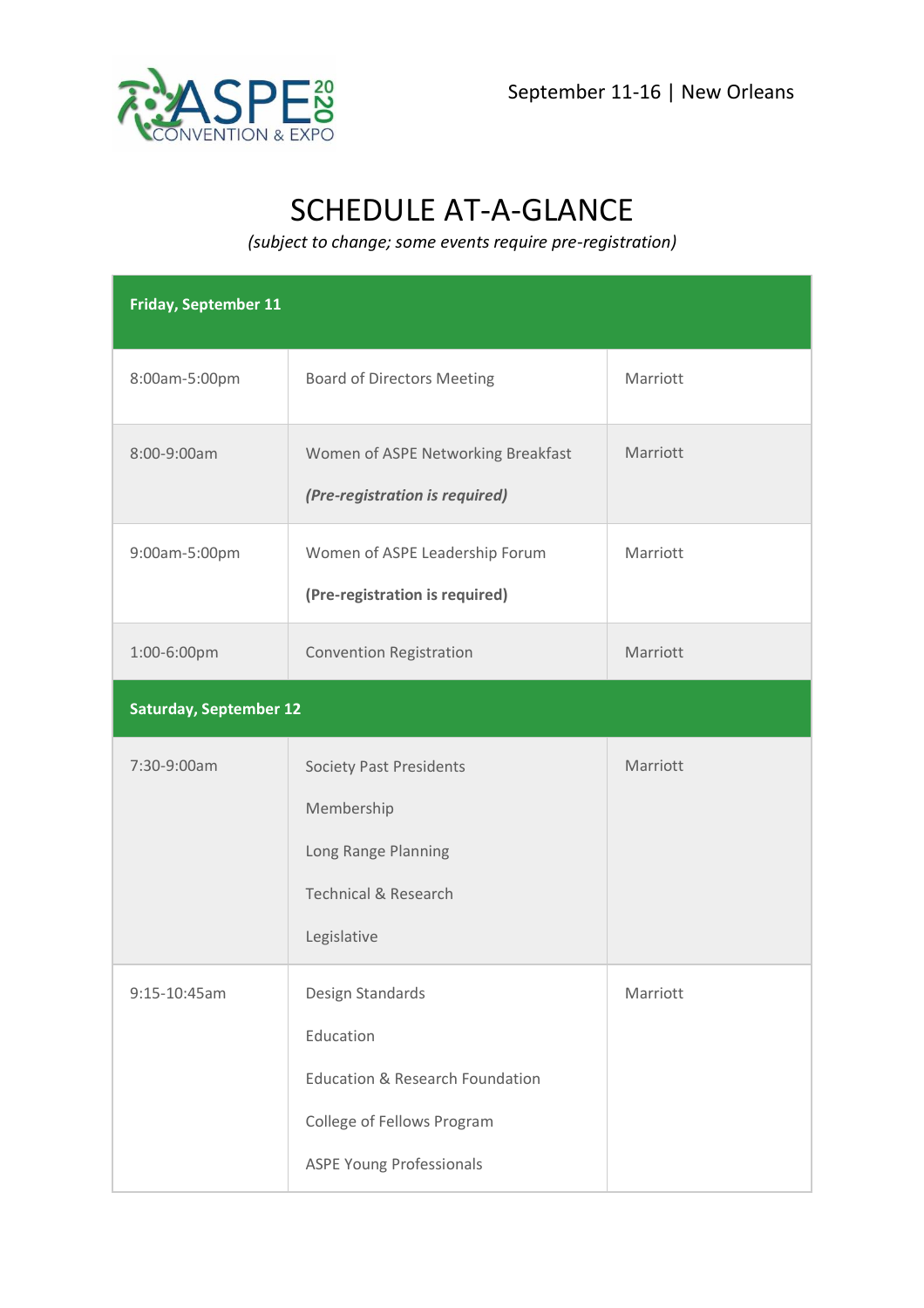



| 11:00am-12:00pm              | Joint Region Meeting                                       | Marriott                                                                       |  |  |
|------------------------------|------------------------------------------------------------|--------------------------------------------------------------------------------|--|--|
| 1:00-6:00pm                  | <b>ASPE Business Meeting</b>                               | Marriott                                                                       |  |  |
| <b>Sunday, September 13</b>  |                                                            |                                                                                |  |  |
| 7:00am-5:00pm                | <b>Convention Registration</b>                             | Marriott                                                                       |  |  |
| 9:00am-5:00pm                | <b>Business Meeting</b>                                    | Marriott                                                                       |  |  |
| 7:00-11:00pm                 | <b>ASPE's Sunday Night Party</b>                           | <b>House of Blues</b>                                                          |  |  |
|                              | (ASPE convention badge or ticket is<br>required for entry) |                                                                                |  |  |
| <b>Monday, September 14</b>  |                                                            |                                                                                |  |  |
| 9:00-10:45am                 | <b>ASPE Breakfast Award Ceremony</b>                       | <b>Morial Convention</b><br>Center-La Nouvelle<br>Orleans (ticket<br>required) |  |  |
| 11:00am-5:00pm               | 2020 ASPE Exposition                                       | <b>Morial Convention</b><br>Center-Hall C & D                                  |  |  |
| 5:00-6:00pm                  | ASPE First-Time Attendee Reception                         | <b>Morial Convention</b><br>Center                                             |  |  |
|                              | (pre-registration and ticket required)                     |                                                                                |  |  |
| <b>Tuesday, September 15</b> |                                                            |                                                                                |  |  |
| 7:00am-3:00pm                | <b>Convention Registration</b>                             | <b>Morial Convention</b><br>Center-Hall C                                      |  |  |
| 7:00am-8:15am                | <b>ASPE Member Loyalty Breakfast</b>                       | <b>Morial Convention</b><br>Center                                             |  |  |